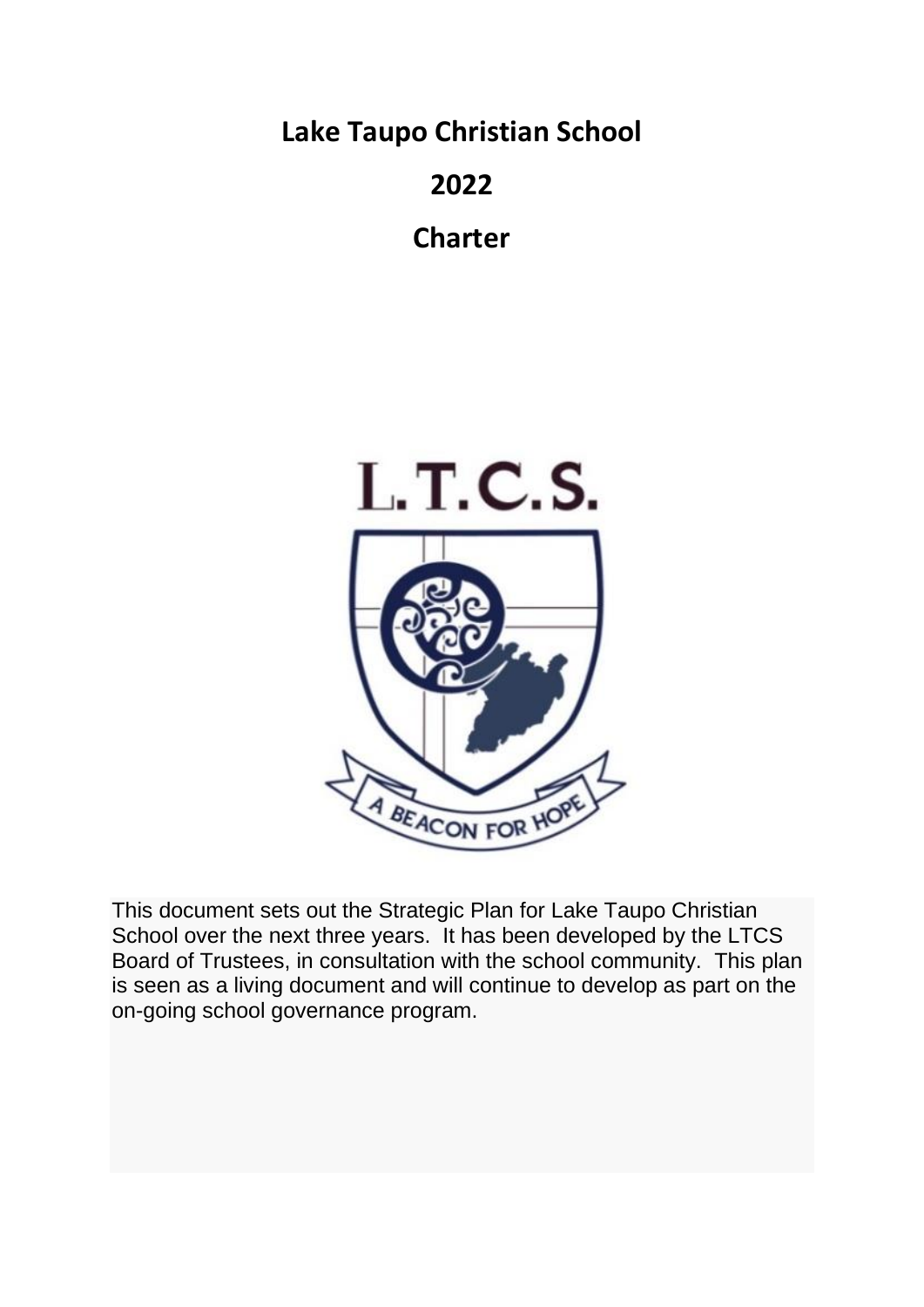# **Logo A Beacon for Hope**



Our School is centred on Christ and our Special Character is identified in Him

We are all about new beginnings and developing and growing our gifts and abilities to do our best now and into the future.

Lake Taupo is our home and the place of our school and community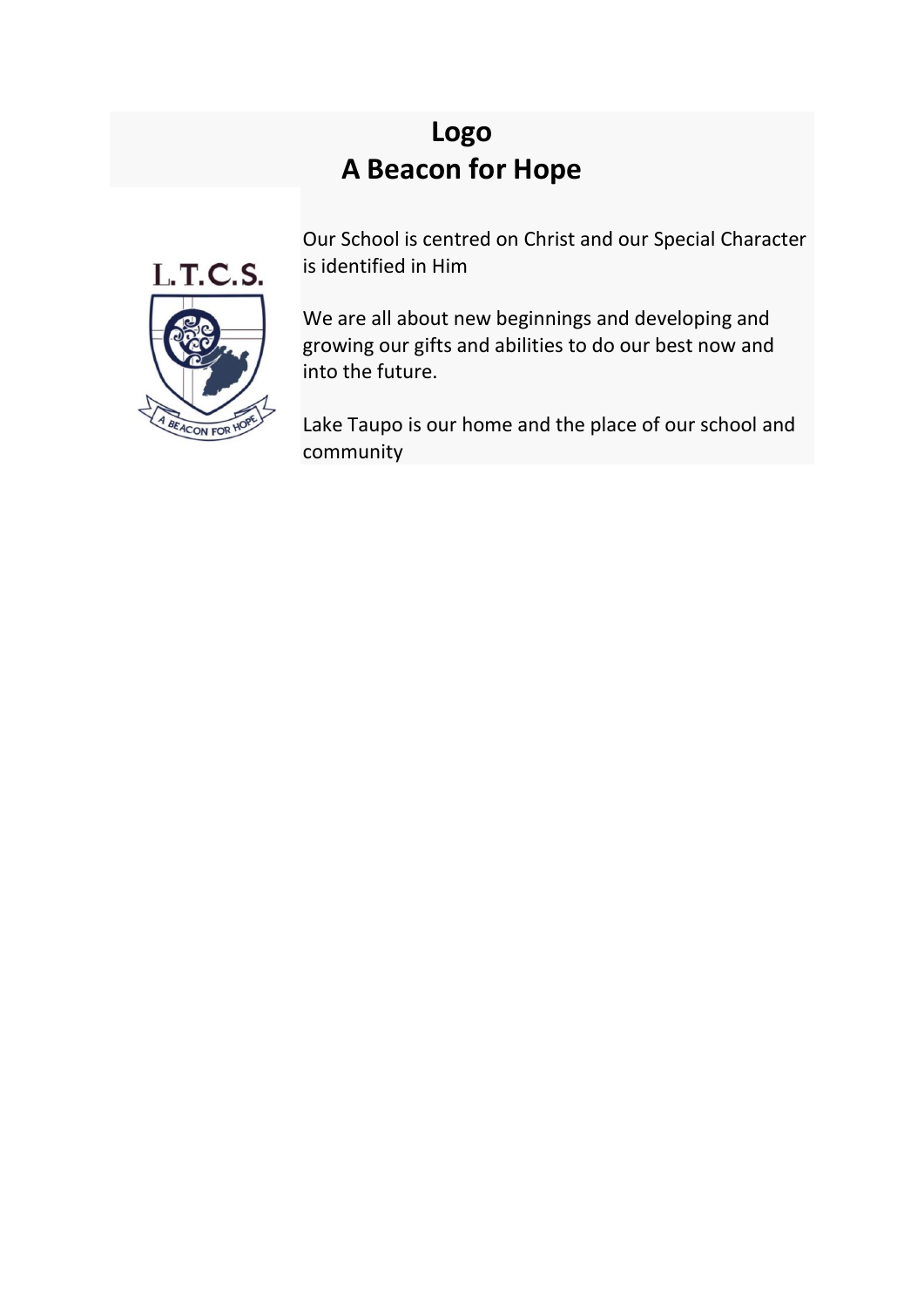## **Mission Statement**

**Lake Taupo Christian School provides excellence in education and inspires Christian character, empowering students to develop their potential and fulfil their God-ordained destiny.**

In essence, may this also be said of our students as they go out into the world … "Then this Daniel was preferred above the presidents and princes, because an excellent spirit was in him," Daniel 6:3

# **Objectives:**

- 1. To develop Christian character in the life of every student, while guiding them towards a personal relationship with Jesus Christ.
- 2. To enable the student to develop a balanced life incorporating spiritual, academic and physical dimensions.
- 3. To provide an education of academic excellence consistent with the teachings of the Bible.
- 4. To train students to be self-disciplined, appreciative, cooperative, responsible, consistent, and thorough.
- 5. To develop a positive attitude towards school and encourage self motivation to learn.
- 6. To stimulate the development of critical thinking, effective communication and creativity.
- 7. To challenge students to be courageous in sharing Christ's love and to hold Christian convictions even in the face of pressure.
- 8. To assist all students in discovering their God-given talents and abilities and to find God's unique purpose for their life.
- 9. To encourage dependence on one another in recognition that there are varying gifts within the body of Christ.
- 10. To work with parents in fulfilling their responsibility to train a child in biblical principles.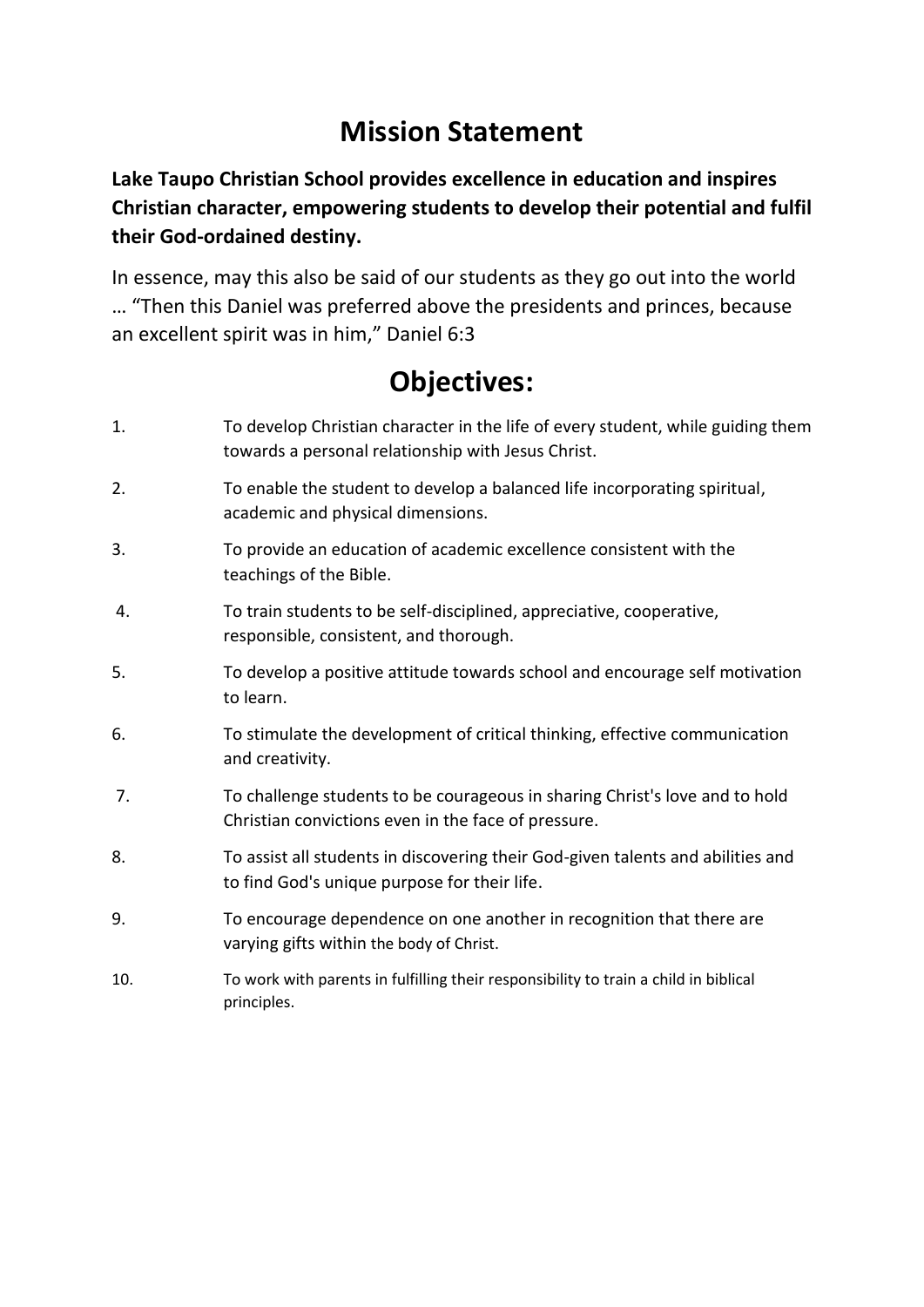## **Our School Model**

Lake Taupo Christian School is a private school, integrated with the state system and not affiliated to any one church or any one denomination, but seeks to minister to the body of Christ and in particular to the children of parents who fully support the statement of faith.

Our proprietors, **The Lake Taupo Christian School Trust**, are the owners of the land and facilities of Lake Taupo Christian School. They are also responsible to ensure that the school maintains its special character (Christian).

The **Board of Trustees** is responsible for setting the direction and policies of the school and to monitor the school's performance. They delegate the day to day running of the school to the principal and senior management team.

The management and day to day running of the school is the responsibility of the **Principal** with the help of the **Senior Management Team** and staff. The school is divided into three syndicates or schools; the Junior School (years  $1 - 6$ ); the Middle School (years  $7 - 10$ ); and the Senior School (years 11 – 13). Each school is led by a Head of School and the three Heads of School and the principal form the Senior Management Team.

The focus of the **Junior School** is on establishing solid foundations for learning and successful academic progress. Emphasis is placed on acquiring good basic skills in literacy and numeracy so that we can scaffold future learning. A broad range of learning experiences will be used to help develop well rounded individuals.

The **Middle School** will specifically cater for the needs of adolescence. We recognise that adolescents are undergoing a period of major change and experiencing major growth physically, mentally, and emotionally. They are starting to develop their own values and to shape their own world view. Activity, adventure and exploration will be important components of the learning environment. The focus of the middle school is to provide challenge to students, helping them to discover the gifts and abilities that God has given to each of them. This challenge will be encouraged in a supportive and controlled environment that seeks to develop spiritual growth and a growing relationship with Jesus Christ.

It is expected that students in the **Senior School** will be honing their established skills and demonstrating their abilities in the completion of certificates and the acquisition of qualifications. Individual programmes will be tailored to provide pathways for each student to transition either to tertiary study or the workplace. A feature of the senior school is the opportunity to develop and demonstrate leadership within the school.

As a school it is our aim to bring excellence to all aspects of our students' lives and to develop leaders within our community. We stress that academic and sporting excellence are not enough and that to equip our students we must instil character. Biblical principles undergird all that we do as we strive to achieve our aim of producing Christian men and women of outstanding ability who are able to play a full and active role in our society.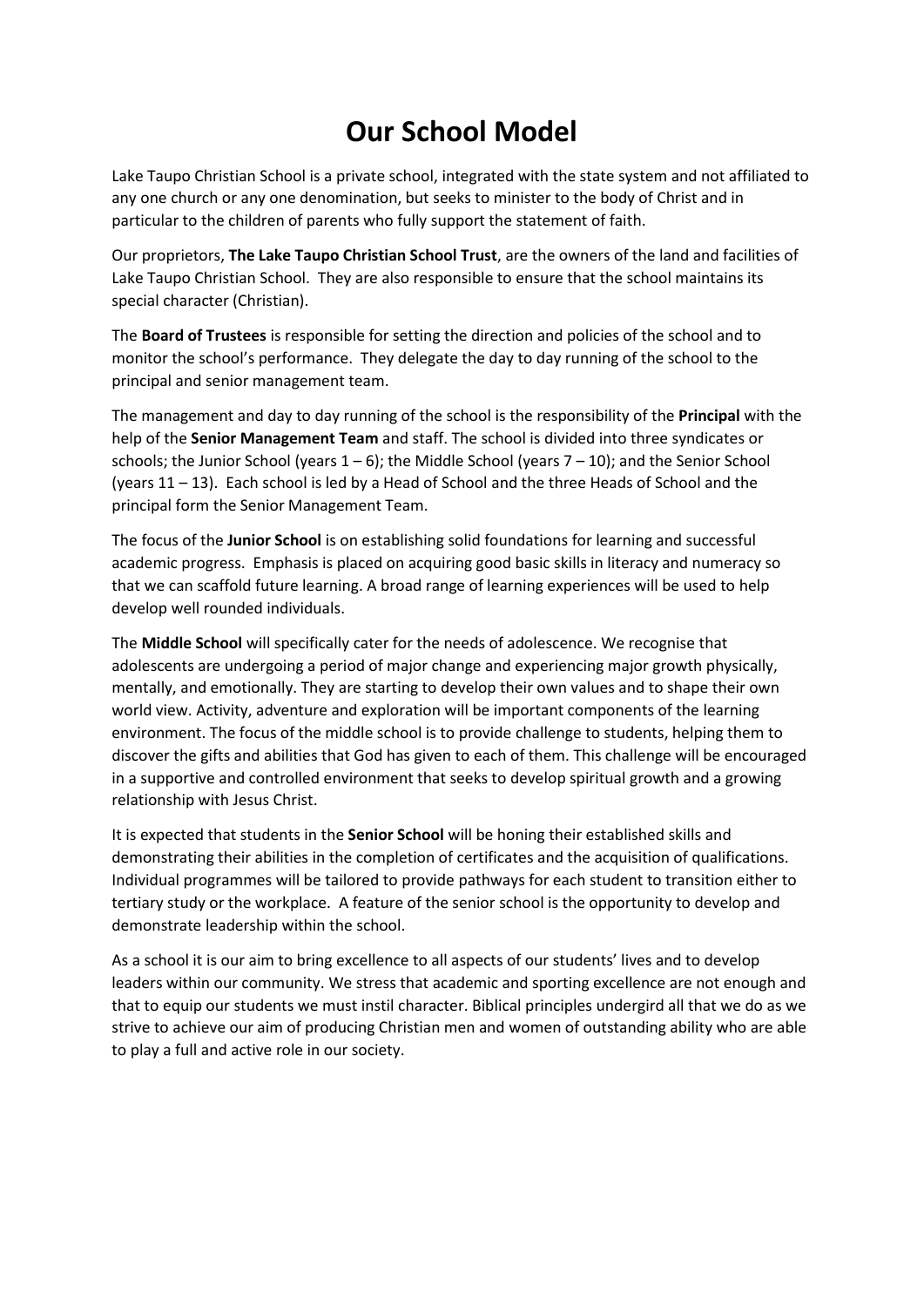### **Christ Centred Education**

Lake Taupo Christian School intentionally integrates a Christian World View into all aspects of schooling. The school plays a role in cultivating Godly character and encouraging students in their relationship with Jesus Christ.

### **Individualised Approach to Learning**

Lake Taupo Christian School recognises that all students are unique – both in their talents and abilities and in their approach to learning. While the importance of having consistent and effective teaching systems is recognised, whenever possible these are used at an individualised level with each student. The learning approach is goal oriented with students learning from a young age to set and achieve personal goals.

### **A Safe place for Learning**

Lake Taupo Christian School provides a safe environment for students to learn. The school is focussed on helping students find their talents and abilities and nurturing and fostering these. The school benefits from low staff turnover which encourages stable, positive relationships with students and whanau.

### **Whole Family Education**

Lake Taupo Christian School provides a schooling environment where the full primary through secondary age-range is catered for. Students of all ages interact with each other and the school has an open approach to involving parents and whanau in the school.

## **Four Pillars of Lake Taupo Christian School**

**Love** : We love the Lord God with all our being and love others like we love ourselves

**Thorough:** We see a task through until it is finished, and we are confident that it is well done. Small things do matter!

#### **Communicate:** We are able to clearly and creatively communicate information and ideas

**Serve:** We serve God by actively serving our community and caring for the world God has entrusted to us**.**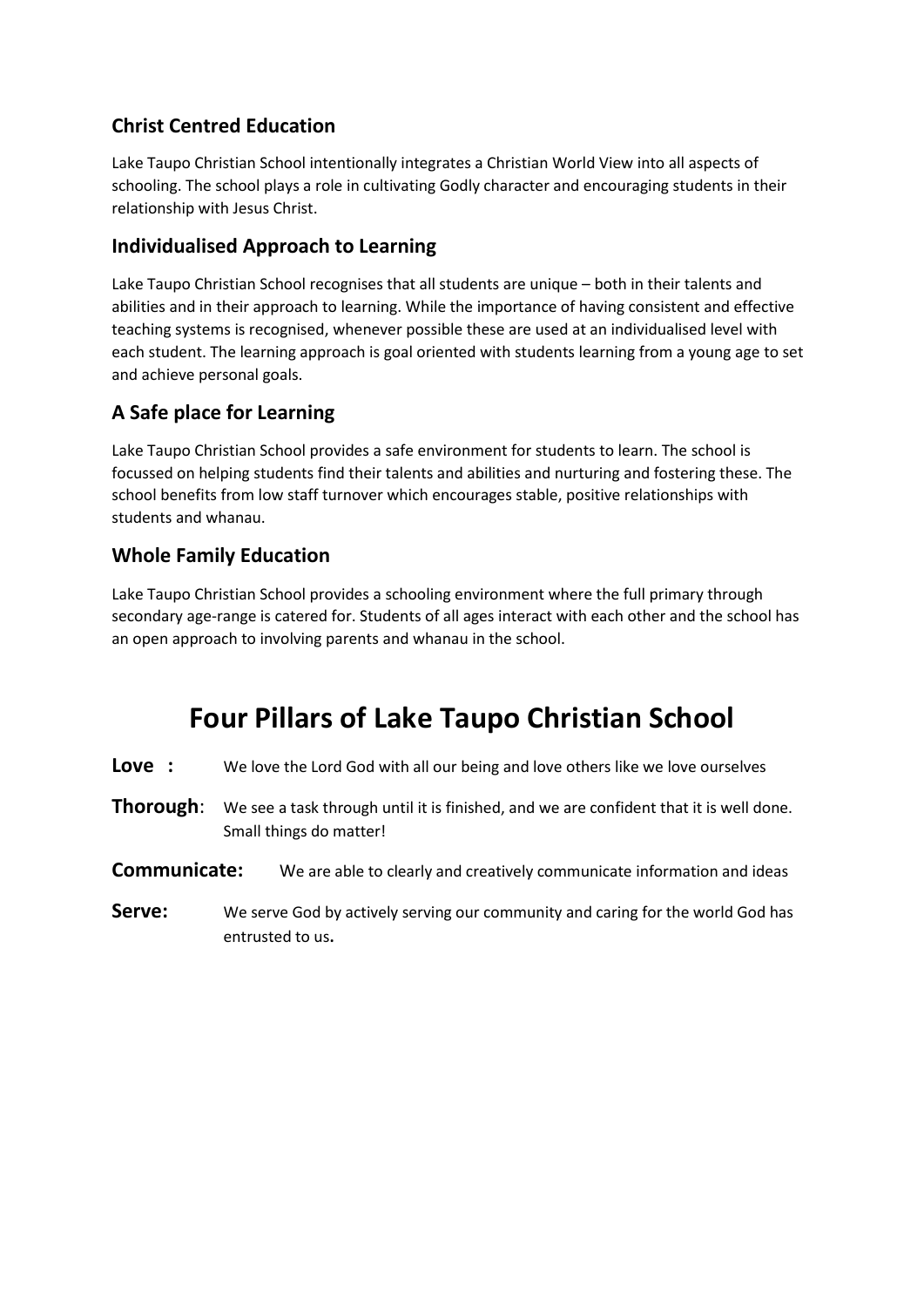## **Key Strategies 2019 – 2024**

The school has five high level intentions (strategies) for the next four years:

- **Grow** While the Lake Taupo Christian School roll is growing close to capacity in terms of the MoE imposed limit, we see that it is vitally important to continue to foster relationships that will keep the roll up at capacity level.
- **Serve** Service is a key part of the special character of our school and there are key opportunities to grow our students and strengthen relationships in our community through identifying projects that we can take part in. Service provides many opportunities to foster learning for students. Further to this, are opportunities to better utilise partnership programs that are available.
- **Stewardship & Facilities** The school has benefited from sound management up until this point and will continue with this focus. The opportunity remains to work with the Trust to consider opportunities to expand the school and its facilities. Beyond this are partnerships that remain important for ensuring access to resources not normally available to smaller schools.
- **Curriculum** It is important that the school continue to deliver a broad curriculum that is responsive to the needs of our students and community. Individualisation of the learning journey is an important aspect of our curriculum.
- **Staff Development** A continued focus remains on the development and extension of our staff towards ensuring the on-going success of the school.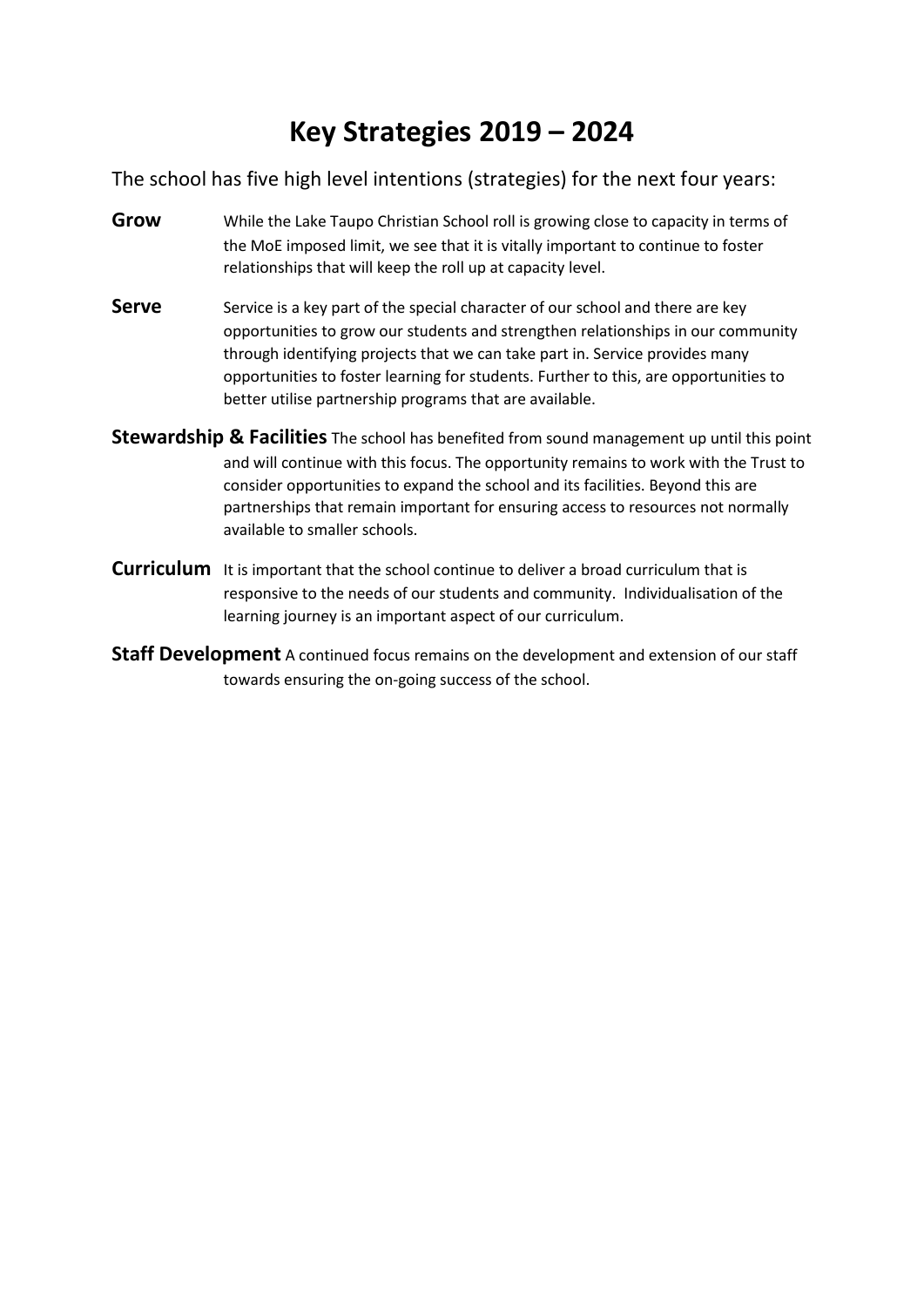# **Specific Objectives:**

| Grow:                     |                                                                                                                                                                                                                     |
|---------------------------|---------------------------------------------------------------------------------------------------------------------------------------------------------------------------------------------------------------------|
| Senior school             | Ensure that we are able to maintain a viable senior school able<br>to offer students a credible qualification pathway and subject<br>choices.                                                                       |
| <b>Curriculum</b>         | Provide a curriculum that meets the needs of our community<br>and is attractive to students. Specifically we will investigate<br>expanding the provisions for digital technologies, horticulture<br>and technology. |
| Serve:                    |                                                                                                                                                                                                                     |
| <b>Service learning</b>   | Work with our Kahui Ako to develop a pedagogy to support service<br>learning within the school.                                                                                                                     |
| <b>Community projects</b> | Establish annual projects as a part of the school program that<br>develop students and serve the community                                                                                                          |
|                           | Work with churches and local community bodies to identify<br>opportunities that strengthen relationships with the school                                                                                            |
|                           | Integrate project management and implementation process into<br>school studies as appropriate to year levels in the school                                                                                          |
|                           | Engage with school community and churches for the execution of<br>projects, seeing this as an opportunity to build stronger<br>relationships with the parent and church community                                   |
|                           | Celebrate successfully completed projects with our community                                                                                                                                                        |
|                           | Continue to develop LTCS formal service programs such as Duke of<br>Edinburgh, young New Zealanders program and Greening Taupo                                                                                      |
|                           | Take advantage of community program opportunities for leadership<br>and service development, e.g. Mainly Music.                                                                                                     |

### **Stewardship and Facilities**

**Financial management** Maintain on-going good financial management through effective management and reporting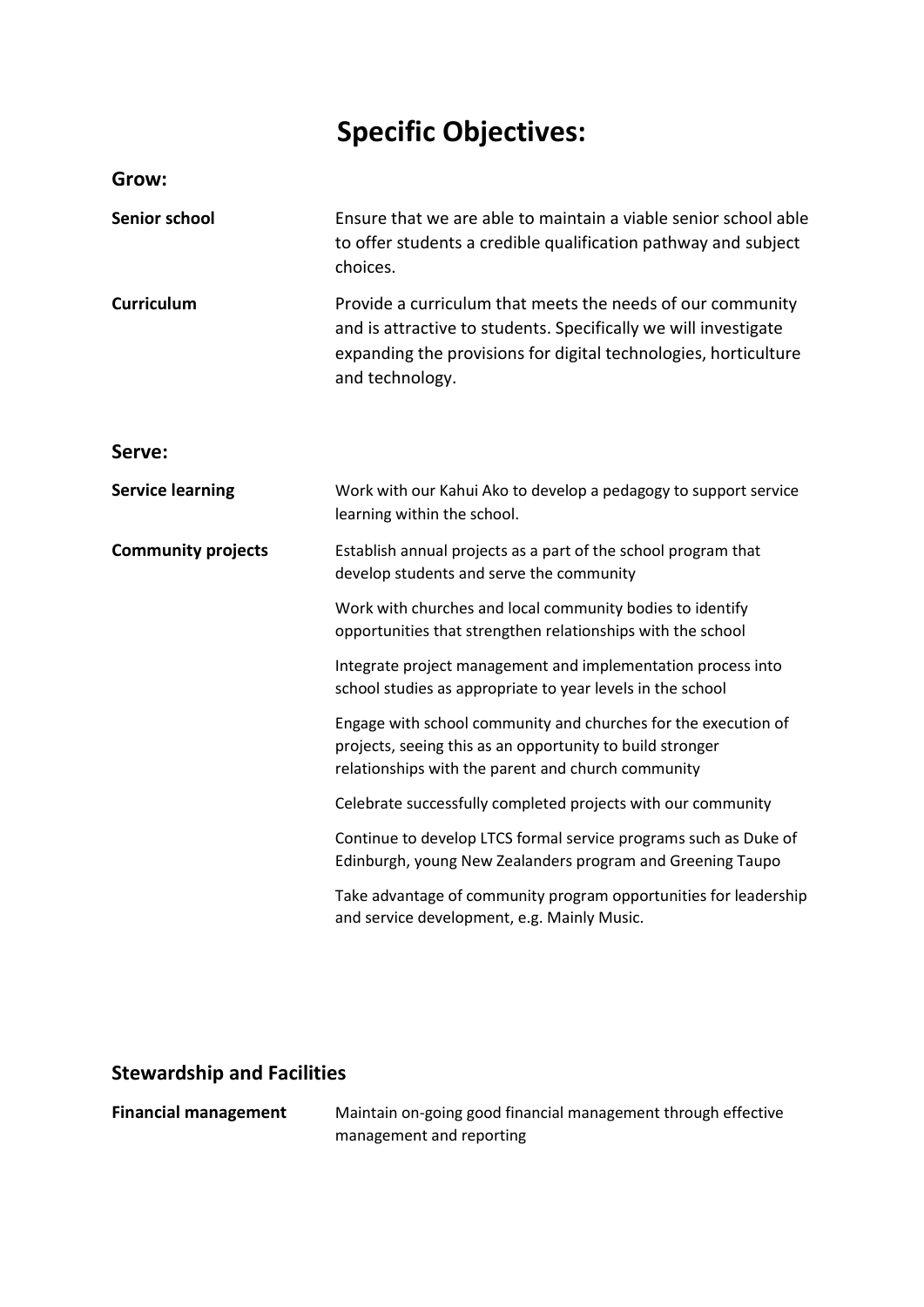|                   | Work with the Trust to address growth constraints by securing<br>access to additional land                                                                      |
|-------------------|-----------------------------------------------------------------------------------------------------------------------------------------------------------------|
|                   | Work with the Trust to lower the costs for families and to help<br>families better manage the costs through providing a clear outline of<br>costs for the year. |
|                   | Ensure that policies and procedures are clearly documented and<br>accessible.                                                                                   |
| <b>Facilities</b> | Parking is a major issue for the school community. With the<br>Trust continue to explore opportunities to provide safe<br>parking.                              |
|                   | Explore, with the Trust, how we might be able to provide for a<br>library area, gym and hall                                                                    |
|                   | Explore options for a senior commons area                                                                                                                       |
|                   | Develop activity areas within the grounds for students to use during<br>break times catering for the range of ages at the school.                               |
|                   | Prepare a plan to ensure adequate resourcing for ICT and<br>technology needs of the school.                                                                     |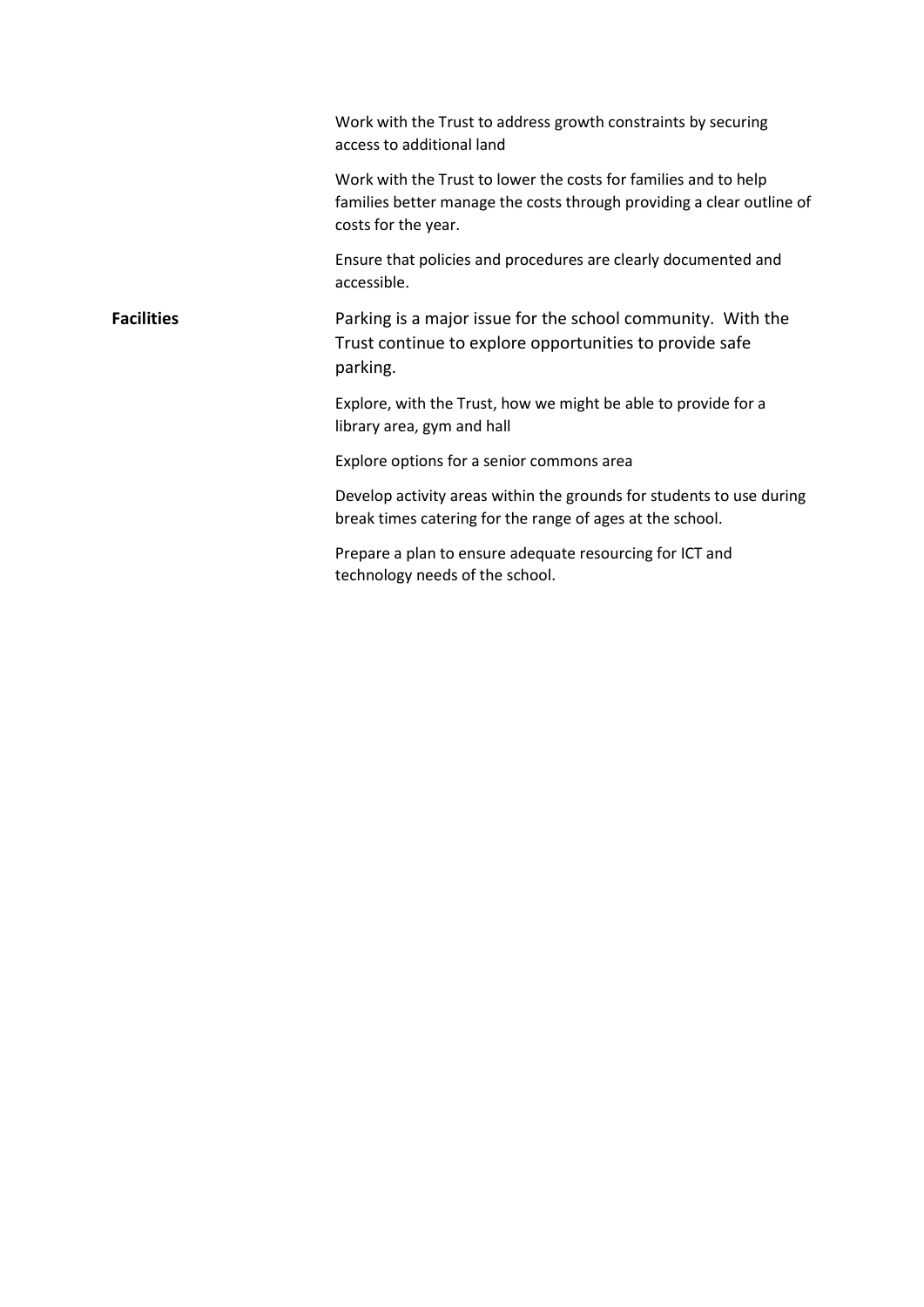### **Curriculum**

| <b>Individualised</b>   | Continue the development of an individualised curriculum.                                                                                                                                     |
|-------------------------|-----------------------------------------------------------------------------------------------------------------------------------------------------------------------------------------------|
|                         | Individual Learning Plans are developed further for every<br>student in the school and are the basis for the reporting to<br>parents on the progress and achievement of their children.       |
| Christian               | Highlight the distinctives of a Christian education                                                                                                                                           |
|                         | Develop a pedagogy that is consistent with a Biblical<br>worldview                                                                                                                            |
|                         | Use service learning to provide learning opportunities for<br>students to develop the key competencies of managing self,<br>relating to others and participating and contributing to society. |
| <b>Broad Curriculum</b> | Develop a curriculum delivery plan that ensures a broad<br>curriculum with a mix of individualised, self-directed and<br>teacher directed group activities.                                   |
|                         | Ensure that adequate time is allocated to PACEs to allow<br>students to progress towards the achievement of ACE<br>certificates.                                                              |
|                         | Allow the student voice to be heard when planning and<br>developing curriculum and allow for student choice in<br>subject/option selection.                                                   |
|                         | Make sure that there is a mix of teaching/learning experiences<br>providing a balance of practical life skills with academic<br>studies.                                                      |
|                         | Continue to develop the creative arts and technologies.                                                                                                                                       |
|                         | Develop a clear pathway of progression for experiences in<br><b>EOTC</b>                                                                                                                      |
| <b>Progress</b>         | Establish clear pathways for transitioning from pre-school to<br>junior school; junior to middle school; middle to senior school;<br>senior school to beyond school.                          |
|                         | Develop a reporting system for parents which highlights<br>progress that students have made against their individual ILP.                                                                     |
|                         | Provide support for students needing remedial help.                                                                                                                                           |
|                         | Establish clear pathways for all students in the senior school<br>which will allow them to leave school with hope and purpose.                                                                |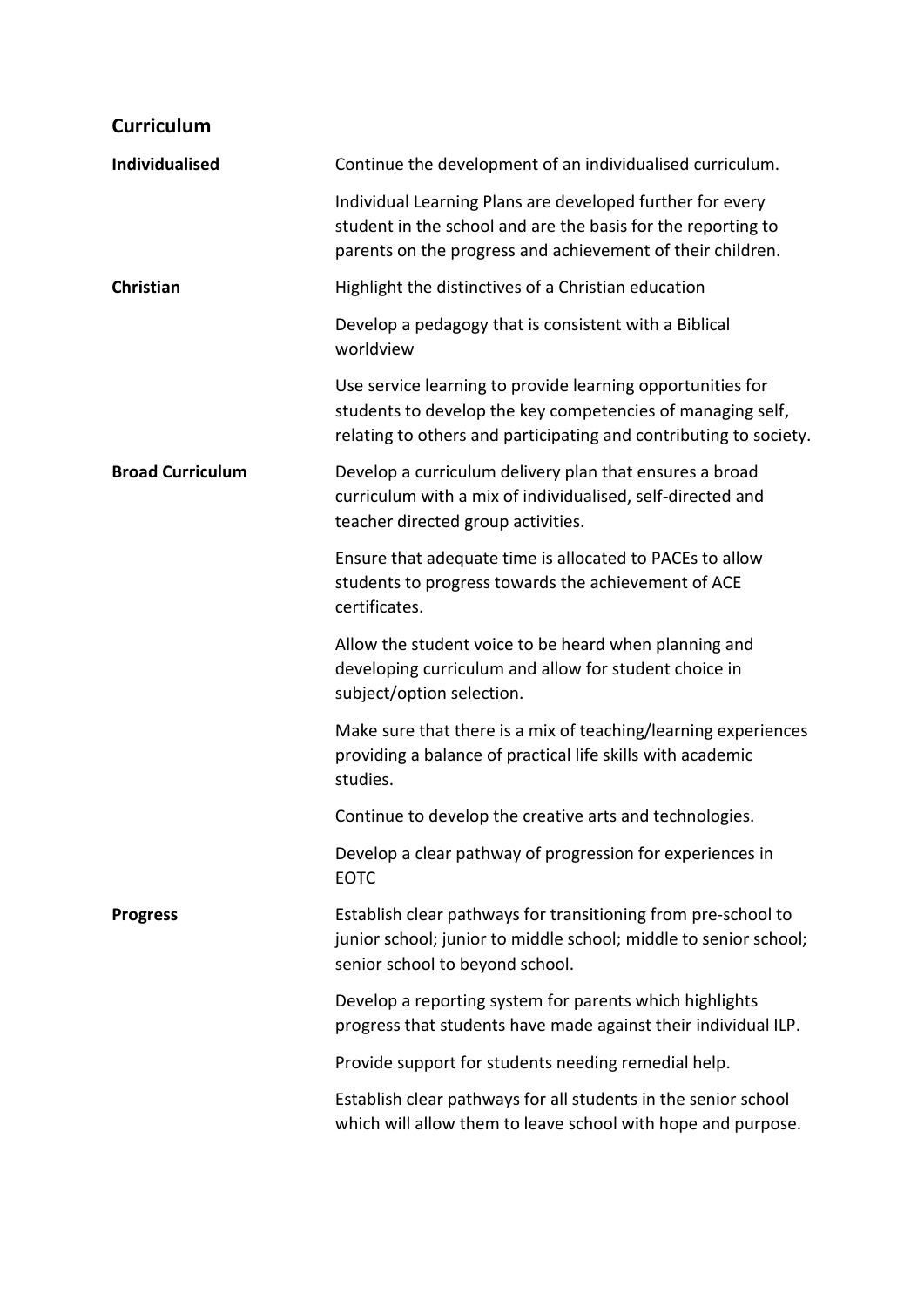| <b>Homework</b> | Continue to work on ways to reduce the amount of time that |
|-----------------|------------------------------------------------------------|
|                 | students need to spend on homework.                        |

### **Staff Development**

| <b>Professional Development</b> | Encourage and facilitate opportunities for staff to complete<br>further study (eg Bible college papers)                                                                                                                                                               |
|---------------------------------|-----------------------------------------------------------------------------------------------------------------------------------------------------------------------------------------------------------------------------------------------------------------------|
|                                 | Encourage staff to consider opportunities for experiential<br>development (eg missions experience; secondments)<br>Work with our Kahui Ako for development of staff in areas of                                                                                       |
| <b>Communication</b>            | tikanga and te reo Maori, and service learning<br>Investigate and evaluate our communication systems to<br>ensure that we have clear lines of communication between<br>management and staff, within staff and between staff and<br>parents. Modify systems if needed. |
| <b>Succession Planning</b>      | Evaluate management structures within the school and ensure<br>that they are fit for the next five years, realising that it is likely<br>that there will be significant changes in personnel.                                                                         |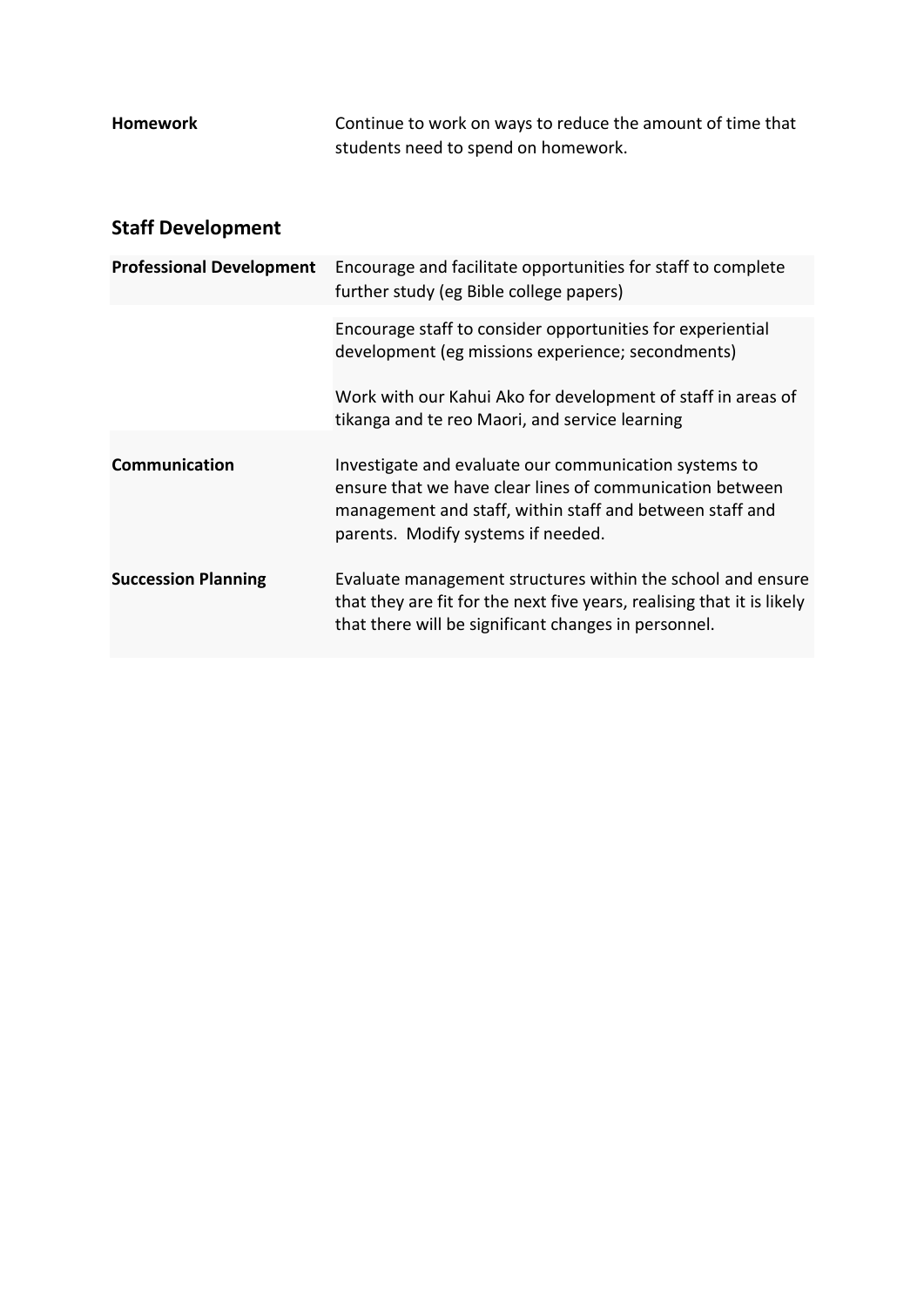# **2022 Annual Plan and Targets**

The Annual Plan derives its directions and purpose from the Strategic Plan 2019 – 2024 which was established in consultation with the school community.

Our aim is to develop policies and practices that reflect New Zealand's cultural diversity and the unique position of Maori. We seek to uphold and honour Te Tiriti o Waitangi and incorporate its principles within our practice. We will take all reasonable steps to provide instruction in tikanga Maori and te reo Maori for all students.

In conjunction with Nga Whanau O Karaiti Kahui Ako we will develop PLD for staff to develop Culturally Relational and Responsive Pedagogies to enhance student learning, especially for our Maori students.

In conjunction with Nga Whanau O Karaiti Kahui Ako we will develop PLD for staff to develop pedagogies that incorporate Service Learning. Service Learning will be the platform providing context for Rich Learning opportunities that are holistic in approach and relevant to students. In term 4, classes will be involved in a Service Learning project.

By the end of March, each student will have a written Individual Learning Plan (ILP) devised in consultation with the student, parents and staff.

- In the junior school the focus of the ILP will be upon developing and progressing literacy and numeracy.
- In the middle school the focus of the ILP will be on at least maintaining progress in literacy and numeracy while challenging students to discover and develop new skills and abilities.
- The focus for the ILP in the senior school will be upon building credits for a Certificate of Achievement and transitioning from school.

To ensure that students are making progress with numeracy, students in years  $2 - 10$  who are not already at the agreed benchmark level, will complete at least 12 PACEs in math during the year. By the end of the year 65% of students in years  $1 - 10$  will be at their expected NZC level for numeracy. This will also provide a pathway towards the completion of NZ ACE Certificate of Achievements in the senior secondary school.

To lift student levels in writing the years  $1 - 4$  classes will use Sentence Train resources and procedures. Those in years 5 - 10 will regularly use the digital Writers Toolbox resources. By the end of the year we expect 70% of year  $1 - 10$  students to be at their NZ Curriculum level.

Staff will monitor student progress in writing and numeracy against the expectations of the New Zealand Curriculum. While assessment is continuous and ongoing, to assist staff in establishing clear judgements staff will follow an assessment schedule established for the year. For 2022 the schedule is: